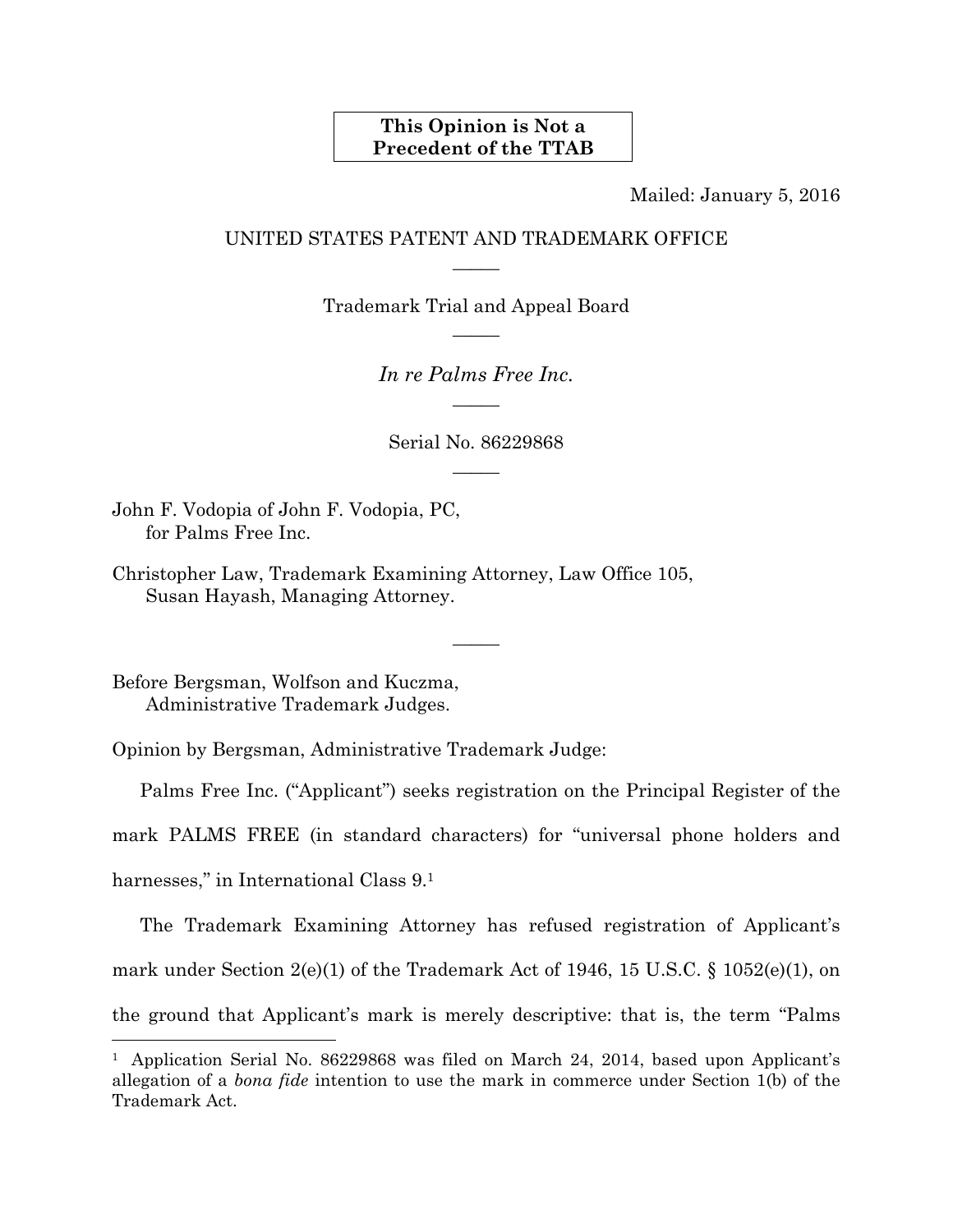Free" when used in connection with universal phone holders and harnesses directly conveys to consumers that Applicant's product has a hands-free feature that permits users to use their hands for purposes other than holding the phone.2

After the Examining Attorney made the refusal final, Applicant appealed to this Board. We affirm the refusal to register.

A term is merely descriptive of goods or services within the meaning of Section  $2(e)(1)$  if it forthwith conveys an immediate idea of an ingredient, quality, characteristic, feature, function, purpose or use of the goods or services. *In re Chamber of Commerce of the U.S.*, 675 F.3d 1297, 102 USPQ2d 1217, 1219 (Fed. Cir. 2012). *See also, In re Gyulay*, 820 F.2d 1216, 3 USPQ2d 1009 (Fed. Cir. 1987). Whether a mark or a component of a mark is merely descriptive is determined in relation to the goods or services for which registration is sought and the context in which the term is used, not in the abstract or on the basis of guesswork. *In re Abcor Development Corp.*, 588 F.2d 811, 200 USPQ 215, 218 (CCPA 1978); *In re Remacle*, 66 USPQ2d 1222, 1224 (TTAB 2002). A term need not immediately convey an idea of each and every specific feature of the goods or services in order to be considered merely descriptive; it is enough if it describes one significant attribute, function or property of them. *See In re Gyulay*, 3 USPQ2d at 1010; *In re H.U.D.D.L.E.*, 216 USPQ 358 (TTAB 1982); *In re MBAssociates*, 180 USPQ 338 (TTAB 1973). This requires consideration of the context in which the mark is used or intended to be used in connection with those goods or services, and the possible significance that

 $\overline{a}$ 

<sup>2 6</sup> TTABVUE 5.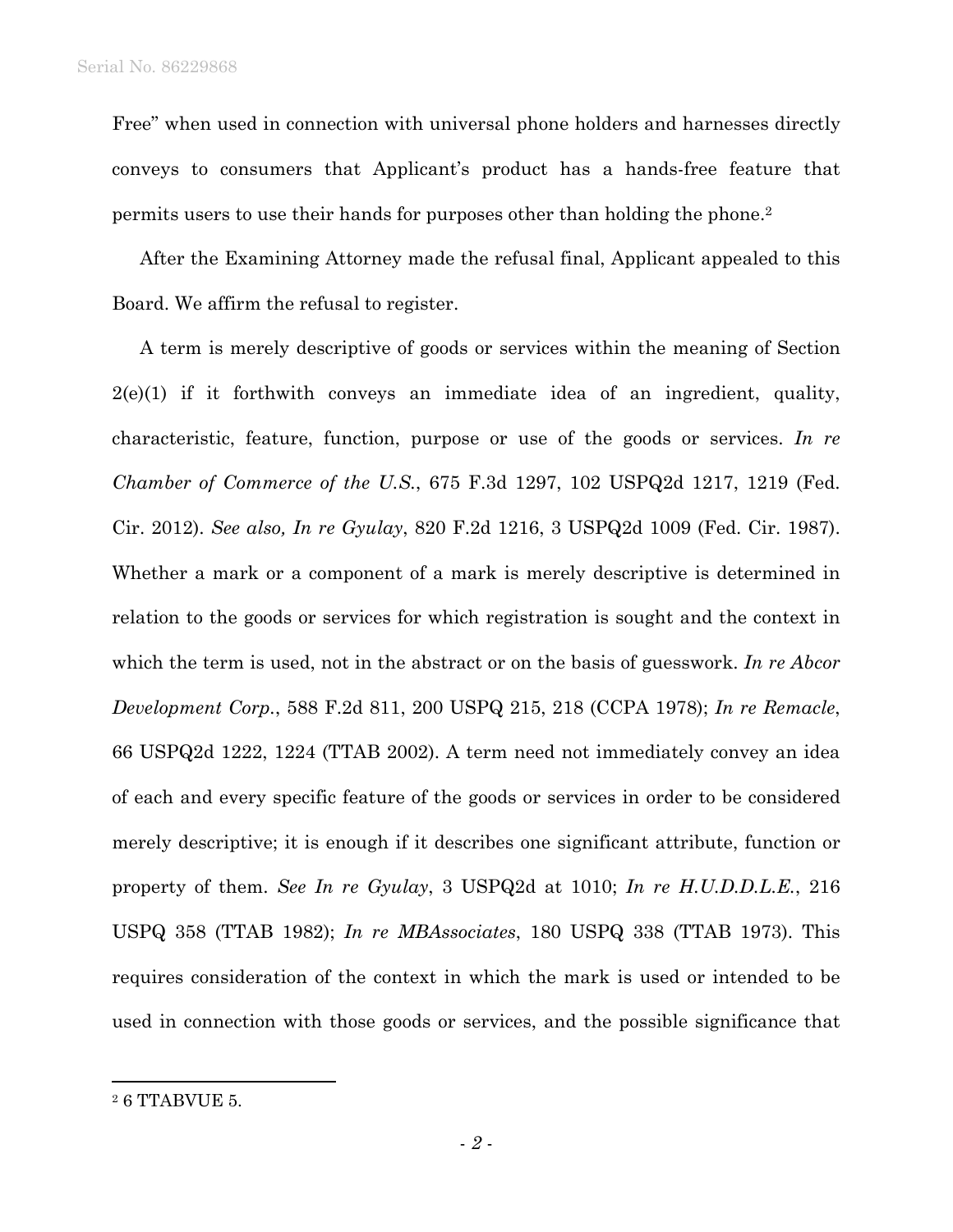the mark would have to the average purchaser of the goods or services in the marketplace. *See In re Chamber of Commerce of the U.S.*, 102 USPQ2d at 1219; *In re Bayer Aktiengesellschaft*, 488 F.3d 960, 82 USPQ2d 1828, 1831 (Fed. Cir. 2007); *In re Abcor Dev. Corp*., 200 USPQ at 218; *In re Venture Lending Assocs.*, 226 USPQ 285 (TTAB 1985). The question is not whether someone presented only with the mark could guess the products or activities listed in the description of goods or services. Rather, the question is whether someone who knows what the products or services are will understand the mark to convey information about them. *DuoProSS Meditech Corp. v. Inviro Med. Devices, Ltd.*, 695 F.3d 1247, 103 USPQ2d 1753, 1757 (Fed. Cir. 2012) (quoting *In re Tower Tech, Inc.*, 64 USPQ2d 1314, 1316-1317 (TTAB 2002). *See also In re Patent & Trademark Services Inc.*, 49 USPQ2d 1537, 1539 (TTAB 1998); *In re Home Builders Association of Greenville*, 18 USPQ2d 1313, 1317 (TTAB 1990); *In re American Greetings Corp.*, 226 USPQ 365, 366 (TTAB 1985).

When two or more merely descriptive terms are combined, the determination of whether the composite mark also has a merely descriptive significance turns on the question of whether the combination of terms evokes a nondescriptive commercial impression. If each component retains its merely descriptive significance in relation to the goods or services, the combination results in a composite that is itself merely descriptive. *In re Oppedahl & Larson LLP*, 373 F.3d 1171, 71 USPQ2d 1370, 1371 (Fed. Cir. 2004) (quoting *Estate of P.D. Beckwith, Inc. v. Commissioner*, 252 U.S. 538, 543 (1920)). *See also In re Tower Tech, Inc.*, 64 USPQ2d at 1318 (SMARTTOWER merely descriptive of commercial and industrial cooling towers);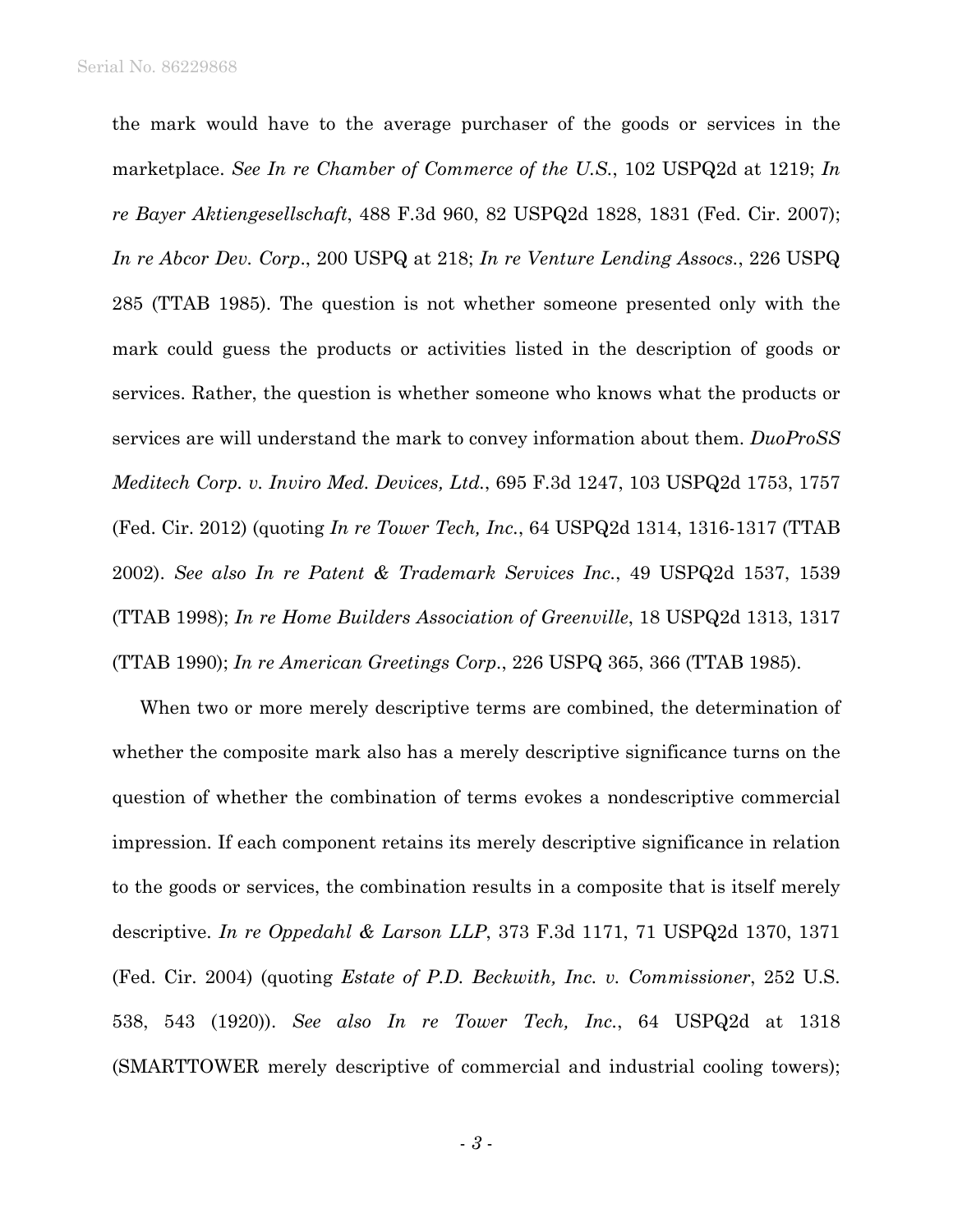*In re Sun Microsystems Inc.*, 59 USPQ2d 1084 (TTAB 2001) (AGENTBEANS merely descriptive of computer programs for use in developing and deploying application programs); *In re Putman Publishing Co.*, 39 USPQ2d 2021 (TTAB 1996) (FOOD & BEVERAGE ONLINE merely descriptive of news and information services in the food processing industry). However, a mark comprising a combination of merely descriptive components is registrable if the combination of terms creates a unitary mark with a non-descriptive meaning, or if the composite has an incongruous meaning as applied to the goods or services. *See In re Colonial Stores Inc.*, 394 F.2d 549, 157 USPQ 382 (CCPA 1968) (SUGAR & SPICE for "bakery products"); *In re Shutts*, 217 USPQ 363 (TTAB 1983) (SNO-RAKE for "a snow removal hand tool having a handle with a snow-removing head at one end, the head being of solid uninterrupted construction without prongs"). Thus, we must consider the issue of descriptiveness by looking at the mark in its entirety.

"On the other hand, if one must exercise mature thought or follow a multi-stage reasoning process in order to determine what product or service characteristics the term indicates, the term is suggestive rather than merely descriptive." *In re Tennis in the Round, Inc.*, 199 USPQ 496, 498 (TTAB 1978). *See also, In re Shutts*, 217 USPQ at 364-65; *In re Universal Water Systems, Inc.*, 209 USPQ 165, 166 (TTAB 1980). In this regard, "incongruity is one of the accepted guideposts in the evolved set of legal principles for discriminating the suggestive from the descriptive mark." *In re Shutts*, 217 USPQ at 365. *See also In re Tennis in the Round, Inc.*, 199 USPQ at 498 (the association of applicant's mark TENNIS IN THE ROUND with the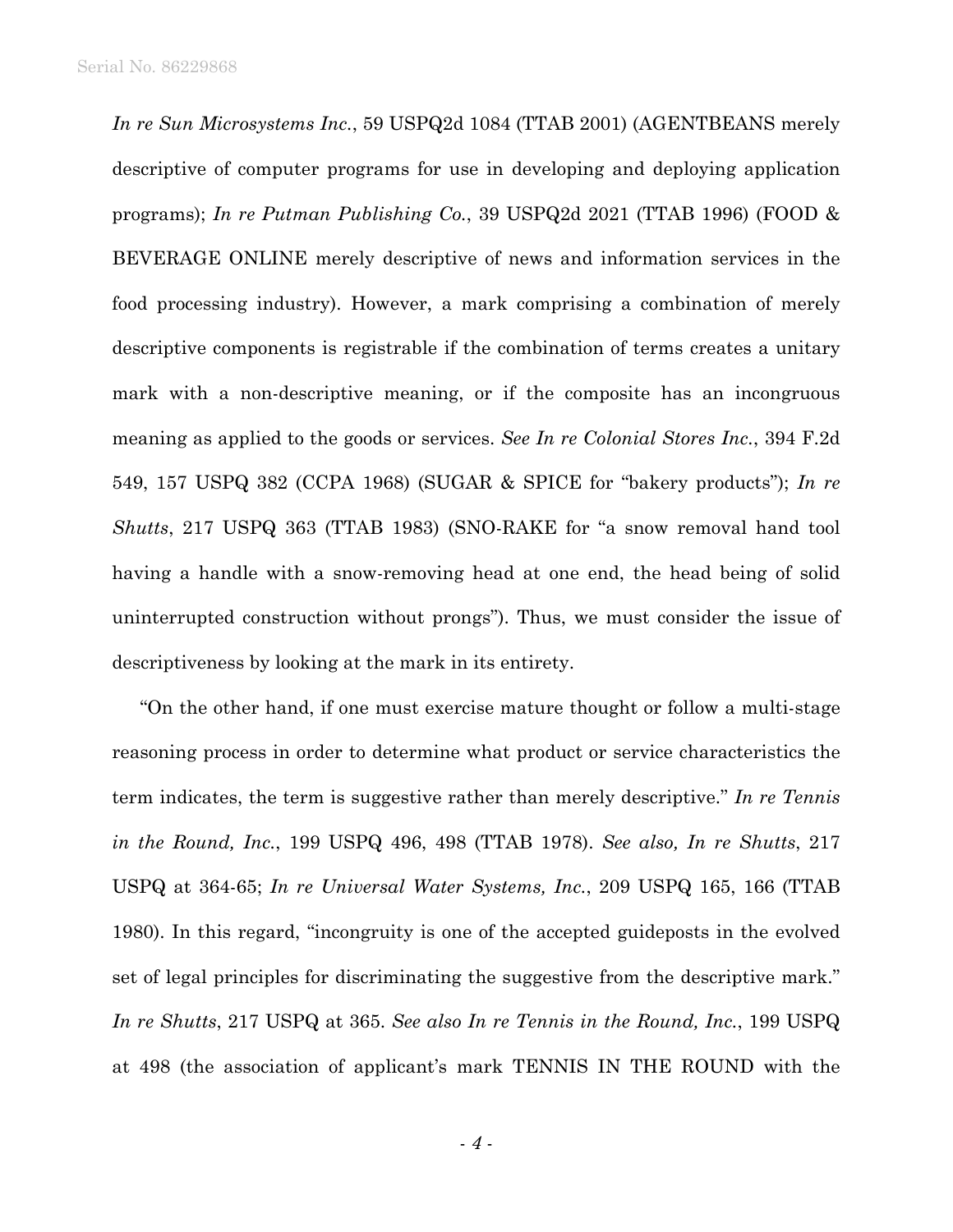phrase "theater-in-the-round" creates an incongruity because applicant's services do not involve a tennis court in the middle of an auditorium).

The word "Palm" is defined, *inter alia*, as "[t]he inner surface of the hand that extends from the wrist to the base of the fingers."3

The word "Free" is defined, *inter alia*, as "not subject to external restraint" and "not bound, fastened, or attached."4

When used in connection with a universal phone holder or harness, the term PALMS FREE means an unencumbered hand. There is no incongruity to that term. With respect to Applicant's intended use of the mark PALMS FREE, Applicant explains that its "applied-for mark PALMS FREE will be used with a universal phone holder and/or harness that frees the user's palms and permits them to be used for other purposes while using a phone."5 Thus, when used in connection with a universal phone holder and/or harness, the mark PALMS FREE describes a feature of Applicant's products (*i.e.,* that using a phone will be a hands-free event).

Applicant argues to the contrary that consumers will have to use their imagination and reasoning to associate PALMS FREE with a phone holder or harness<sup>6</sup>

> Users in the marketplace confronted with the mark PALMS FREE may reason that the trademark describes a device associated with a phone, or a phone that has hands

 $\overline{a}$ 

<sup>3</sup> Yahoo! Education website (yahoo.com) attached to the June 30, 2014 Office Action. *See also* the definitions attached to the December 12, 2014 Office Action.

<sup>4</sup> *Id.*

<sup>5 4</sup> TTABVUE 5.

<sup>6 4</sup> TTABVUE 6.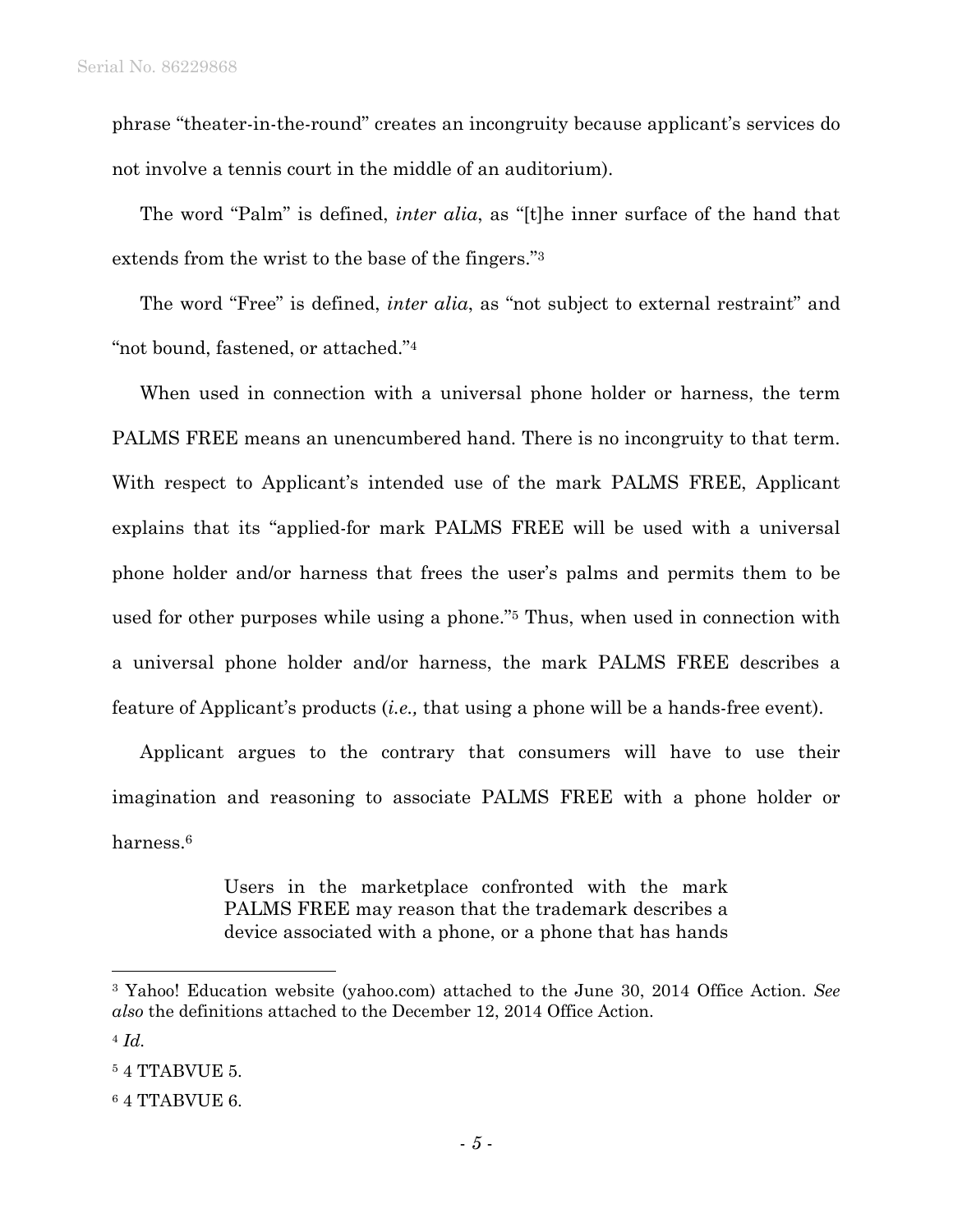free capability (such as for use in an automobile), but no true device will come definitively to mind so the mark cannot be said to "describe" the subject goods.

Applicant respectfully asserts, therefore, that while the aggregate mark or phrase "palms free" may suggest any type of a device or apparatus that might be operated without reliance upon a user's hands, no particular device is described so the mark is not merely descriptive but suggestive and, therefore statutory under section 2(e).

Put another way, Applicant agrees that a consumer could guess that a PALMS FREE device could be a phone harness or holder that allows a user to "hold" a phone without relying on the use of the user's hand to do so, but cannot agree that doing so suggests that the mark is descriptive. "Whether consumers could guess what the product is from consideration of the mark alone is not the test."7

Applicant is correct that the test is not whether consumers could guess what the product is after seeing the mark. However, as noted above, the issue is whether someone who knows what the products are will understand the mark to convey information about them. In this case, the products are universal phone holders and harnesses and the mark PALMS FREE describes a feature or purpose of the products by directly conveying to consumers that their hands will be unencumbered. The fact that Applicant may be the first to use this term doesn't make it distinctive. *See Sheetz of Del., Inc. v. Doctor's Assocs. Inc*., 108 USPQ2d 1341, 1362 (TTAB 2013) ("Even if applicant was the first and/or sole user of a generic term or phrase, as it claims, that does not entitle applicant to register such a term or phrase as a mark.") (internal citations omitted).

 $\overline{a}$ 

<sup>7 5</sup> TTABVUE 6-7.